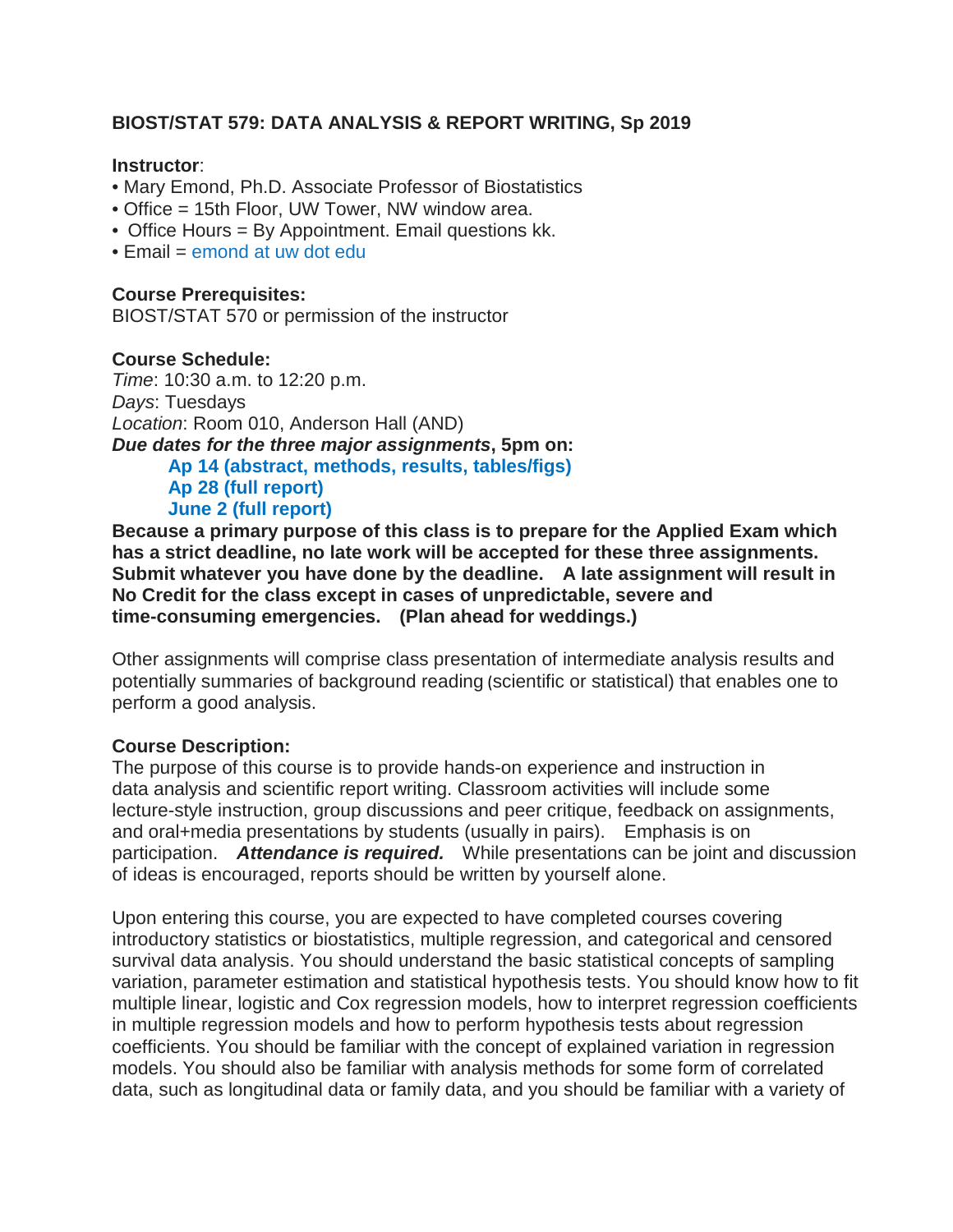experimental and observational study designs, including the randomized experiment, and case-control and cohort studies. You should also understand the difference between inference and prediction.

## **Learning Objectives:**

The overall goal of the course is to improve your skills in the analysis of scientific data and report writing. The focus is not on learning new analysis techniques, though you might find it useful to venture into extensions of methods already learned. You will improve your ability to select and implement a sound approach to addressing the scientific question(s) the data were collected to answer and *to describe the results in a meaningful and accessible way*.

Becoming a truly proficient scientific data analyst is a process that takes many years, exposure to many types of data collected to answer many different scientific questions along with continual attention to ways to improve. (Often, statisticians concentrate on particular subfields of science in order to develop a deeper understanding of the science that promotes better-suited analyses and/or new methods development.) This quarter will provide the types of exposure and the opportunity for reflection and comparison that will continue throughout your career.

After successfully completing this course, you can ordinarily expect to have improved your ability to:

• Formulate a scientific question in statistical terms, choose an appropriate target of inference and develop a statistical approach to answering the question.

• Determine whether, and/or under what assumptions, the data contain information to answer the scientific question(s) of interest.

• Recognize key features of the data, including overall features, such as the study design and correlation structure, and incidental features such as influential observations; choose and implement statistical methods that allow you to draw valid inferences in the presence of these features, if possible.

• Use descriptive statistics and graphical displays to communicate relevant information contained in the data to the statistically untrained reader. (*Aside: a picture is worth a thousand words; try to create a key figure or figures that impart the primary result.)*

• Recognize assumptions required for the validity of inferences from the statistical methods you use; check these assumptions, if possible, or conduct a sensitivity analysis of the effects of departures from the assumptions, if not.

• Organize and write clear, succinct scientific reports that communicate the results of your data analysis and the conclusions you draw from it to a statistically untrained reader; describe in the report any limitations on your ability to answer the scientific question.

## **Grading Policy:**

This course is graded C/NC. Students are expected to attend class regularly and to actively participate in discussion to receive credit. Any absences must be discussed with the instructor, preferably in advance (e.g. your best friend's wedding; obviously, this does not apply to sudden illness.) Assignments are graded as pass/fail, but reports also will be